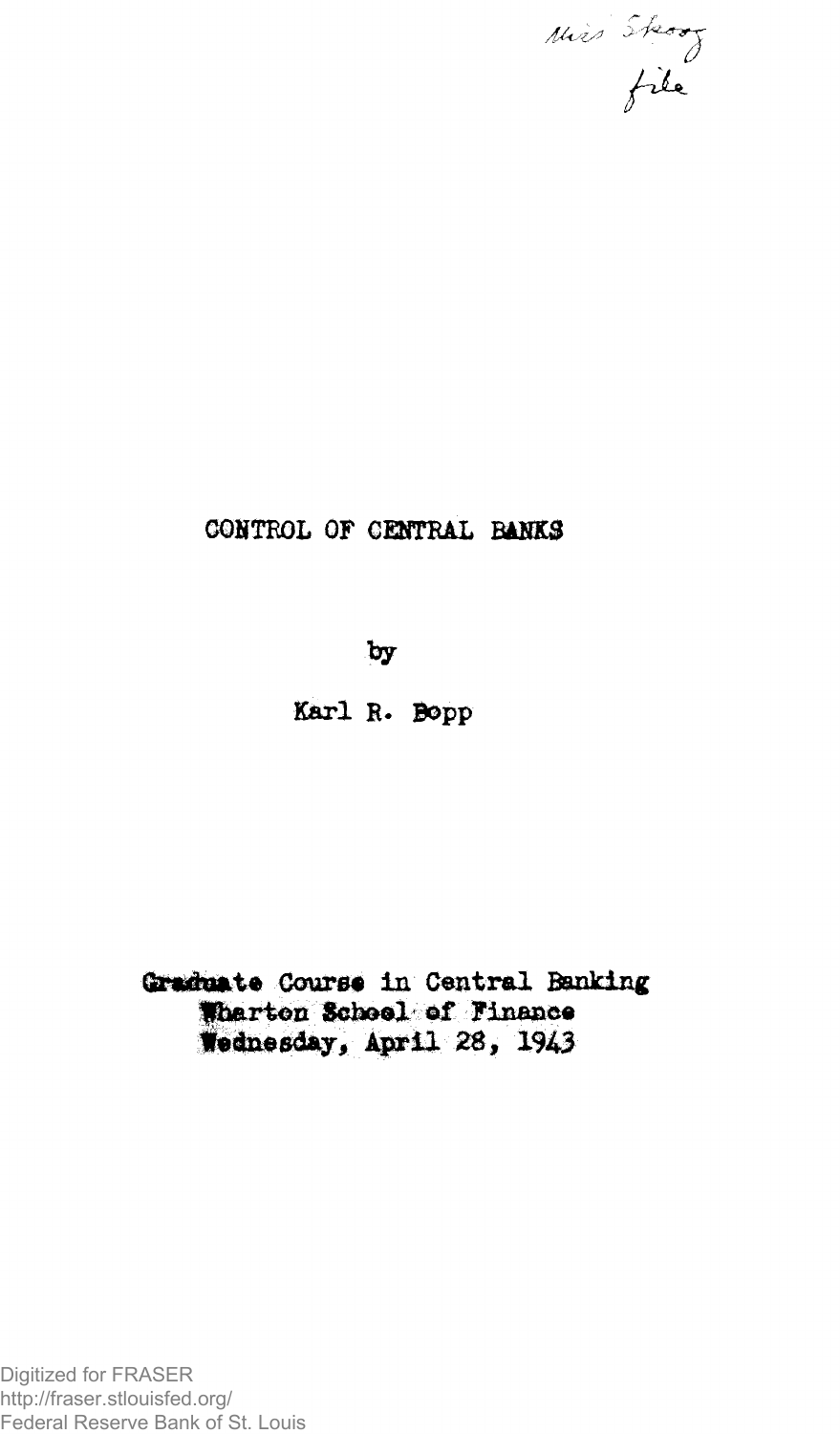### **CONTROL OF CENTRAL BANKS**

## **Introduction**

**De facto vs. de jure analysis**

**Gladstone vs. Bank of England, 1***85A>* **on payment of interest on the government debt.**

- **1. Bank council Kelley and Palmer after meditation, supports bank position.**
- **2. Law officers of the Crown Cockburn and Bethell - after meditation, support Gladstone. "I may almost say they declared me bound to pursue it."**
- **3. Lord Chancellor Cranworth having read all the papers relative to the question vrrote Gladstone: "I am clearly of opinion you are right."**

**Assumptions**

- **1. General familiarity with theory of central banking.**
- **2. Curiosity why central banks do not adopt "the proper" policy forthrightly-**
- **I. The major drift of control**
	- **A. Central banks in the 19th century**
		- **1. The philosophy of laissez fairej liberalism**

**a. Content of the philosophy "which . . . refused, in any profound or coherent way, to consider the state as a potential source of good." H. J. Laski** Digitized for FRASER http://fraser.stlouisfed.org/ Federal Reserve Bank of St. Louis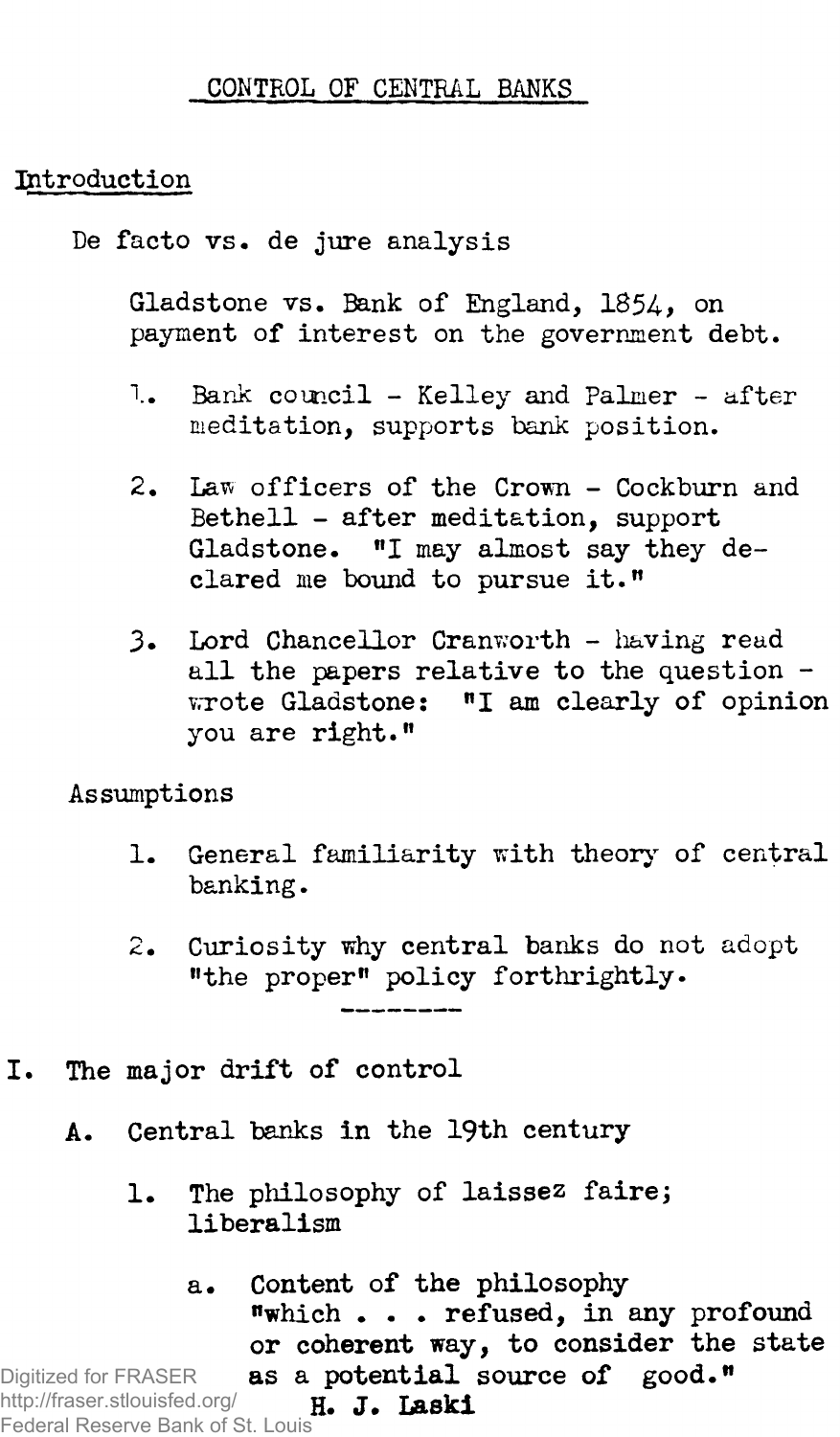**Private corporations acquired an enormous prestige - in part not merited.**

- **b. Application to central banks: independence**
	- **(1) England**
		- **(a) Lord Grenville: "The utility of the bank depends upon its being kept distinct from the government."**
		- **(b) Fox in 1797: "The bank directors ought to do nothing inconsistent with the interests of the proprietors for whom they act."**
		- **(c) Sir James Graham, 1827, comments that Fox remarked "with rare sagacity and early foresight."**
	- **(2) Cretet memorialized Napoleon - "No bank without complete independence."**

**Molltfen memorialized to the same effect.**

**(3) Germany**

**Aretz von Phillipovifch**

**(4.) United States**

**Didn\*t even have a central bank after Jackson distroyed the Bank of the U. S.**

Digitized for FRASER http://fraser.stlouisfed.org/ Federal Reserve Bank of St. Louis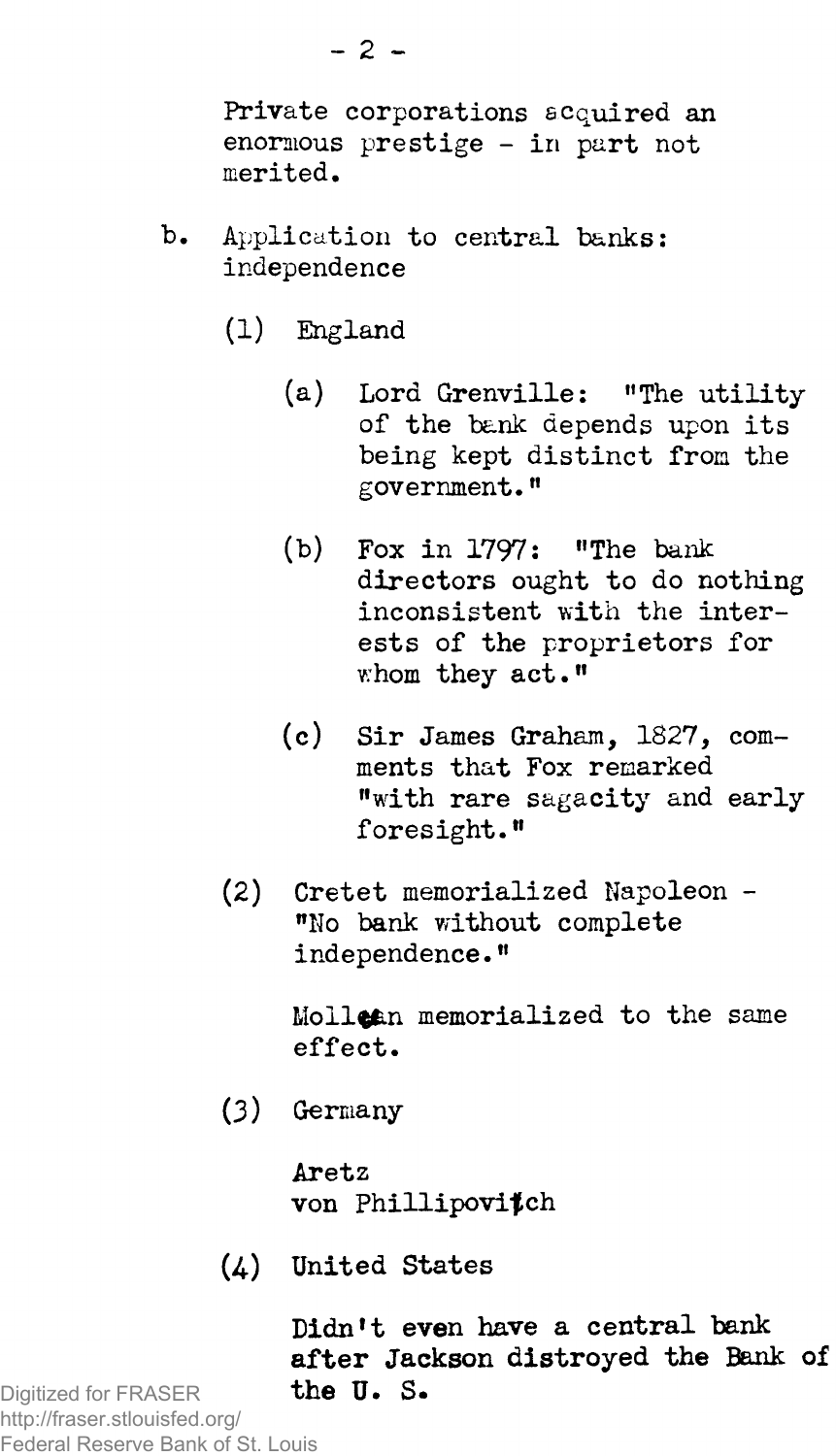**c. "Demonstration".of validity of the**

Law assignate dimensional " in Same was For example: Government yielded to  $\downarrow$ **wishes of Bank of England that floating debt be reduced rapidly after the** Napoleonic wars - added to deflation.

**Part of Napoleonic inflations caused by commercial discounts of the bank.**

**Bank came to the rescue of commerce in iaf7 - according to its own evidence - only after insistence by the government.**

**Bank refused to accept any social responsibilities.**

- **2 Natural law**
	- **a. Content of the idea**

**Government refused to assign and bank refused to accept social responsibilities.**

**Cobden - 18^0 - "Managing the currency is just as possible as the management of the tides or the regulation of the stars or the wind."**

**Gov, Rouland - 1865 - "Monetary crises occur because God has attached a fatal law to all things human - exees et imprevoyanee. \***

**B. Central banks in the 20th century**

**Eccles1 quotation**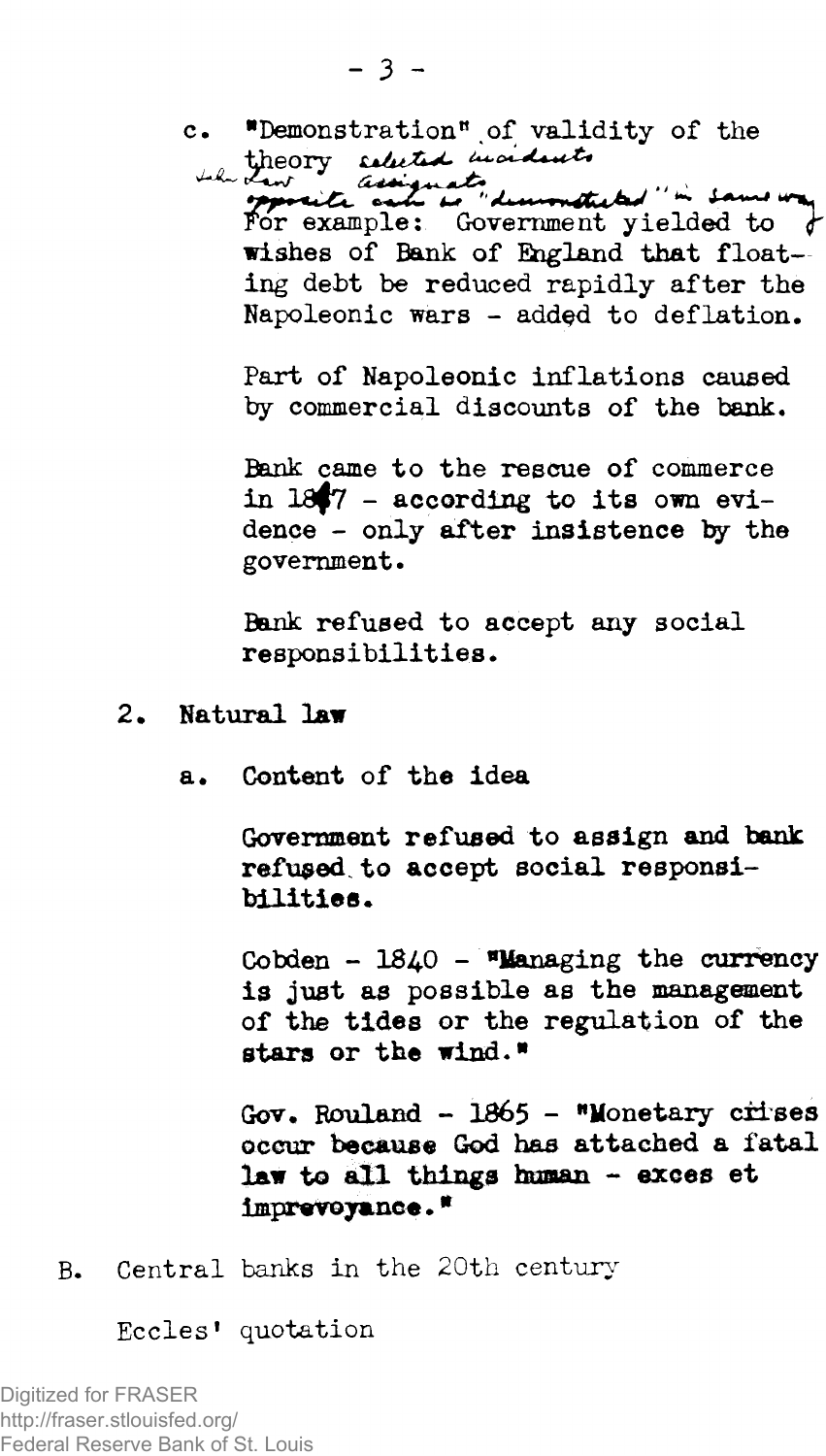**I. Cyclical changes in control A. Historical 1. Bank of France Government domination Napoleon Revolution of 1830 - House of Orleans Revolution of 18^8 - Second Republic** Coup<sup>\$</sup> d**e**'  $\oint$ tat - 1851 -**Louis Napoleon 1870 - Third Republic 19U-18-26 1936 Independence Foundation Louis, minister of financej appointed Lafete provisional governor replacing Joubert. Limit on note issue Limit on note issue 1926 - power of the bank over loans to the gov't.**

- **World War II**
	- 2. Bank of England

**Throughout its history has maintained the fiction of independence.**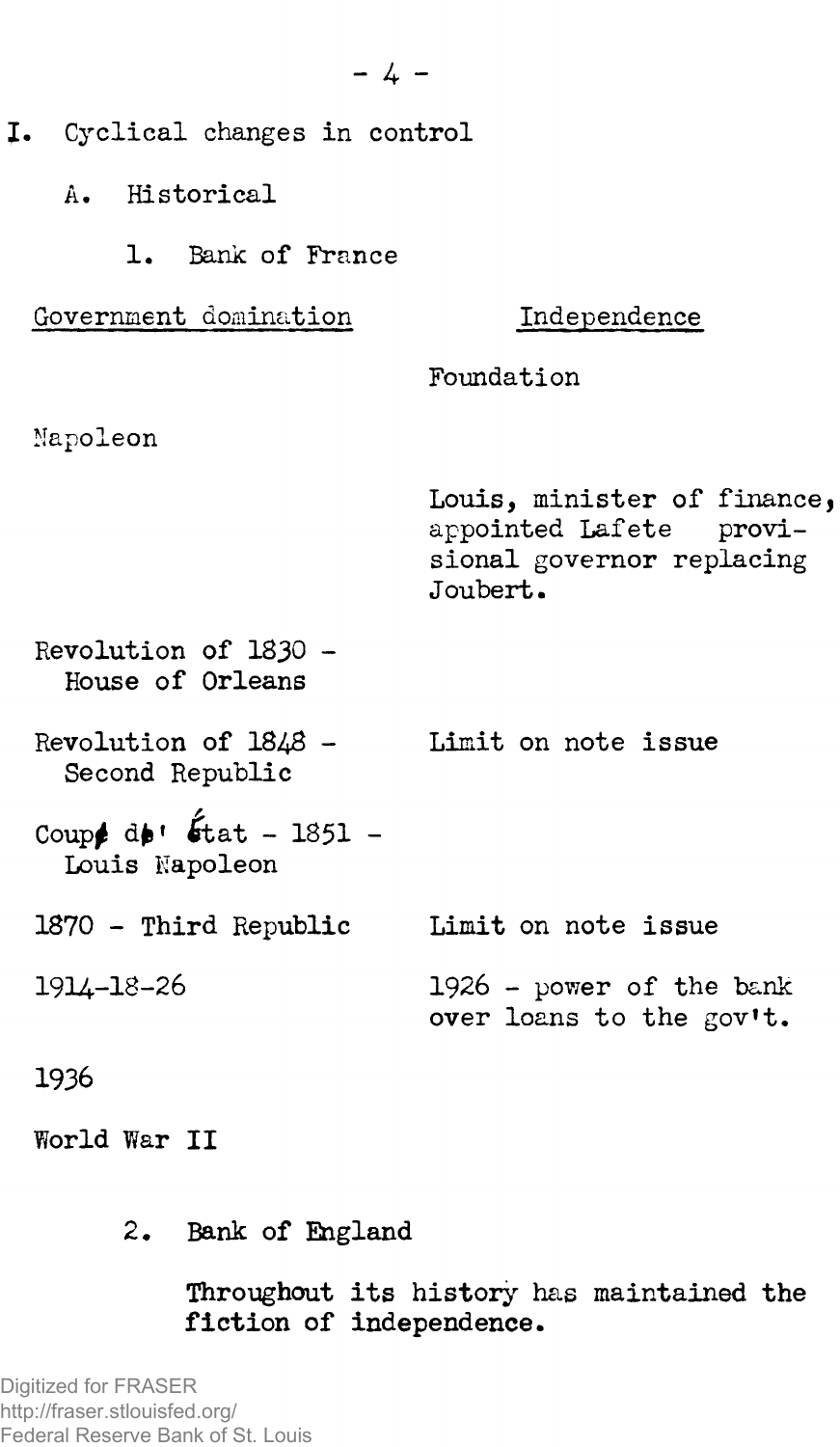| Government domination                                   | Independence                                                                                                                                                                                                           |
|---------------------------------------------------------|------------------------------------------------------------------------------------------------------------------------------------------------------------------------------------------------------------------------|
| Mapoleonic wars                                         |                                                                                                                                                                                                                        |
| Pitt $vs.$ the bank $-1814$<br>see factotion            | Peal's Act, $1844 -$<br>"With respect to banking<br>business of Bank, I pro-<br>pose that it should be<br>governed on precisely the<br>same principle as would<br>any other bank dealing<br>with Bank of England notes |
| 3. Reichsbank                                           |                                                                                                                                                                                                                        |
| Law vs. fact                                            |                                                                                                                                                                                                                        |
| Government domination                                   | Independence                                                                                                                                                                                                           |
| Rate increase December<br>1880.                         |                                                                                                                                                                                                                        |
| Dechend - pressure on<br>France.                        |                                                                                                                                                                                                                        |
| July 1887 - Lombard on<br>Russian securities<br>refused |                                                                                                                                                                                                                        |
| World War I                                             |                                                                                                                                                                                                                        |

**The Dawes plan**

**Hitler**

| 4. Federal Reserve System                                                                     |                           |
|-----------------------------------------------------------------------------------------------|---------------------------|
| Government domination                                                                         | Independence              |
|                                                                                               | No central bank till 1915 |
| Digitized to the Negr I<br>http://fraser.stlouisfed.org/<br>Federal Reserve Bank of St. Louis | <b>After 1919</b>         |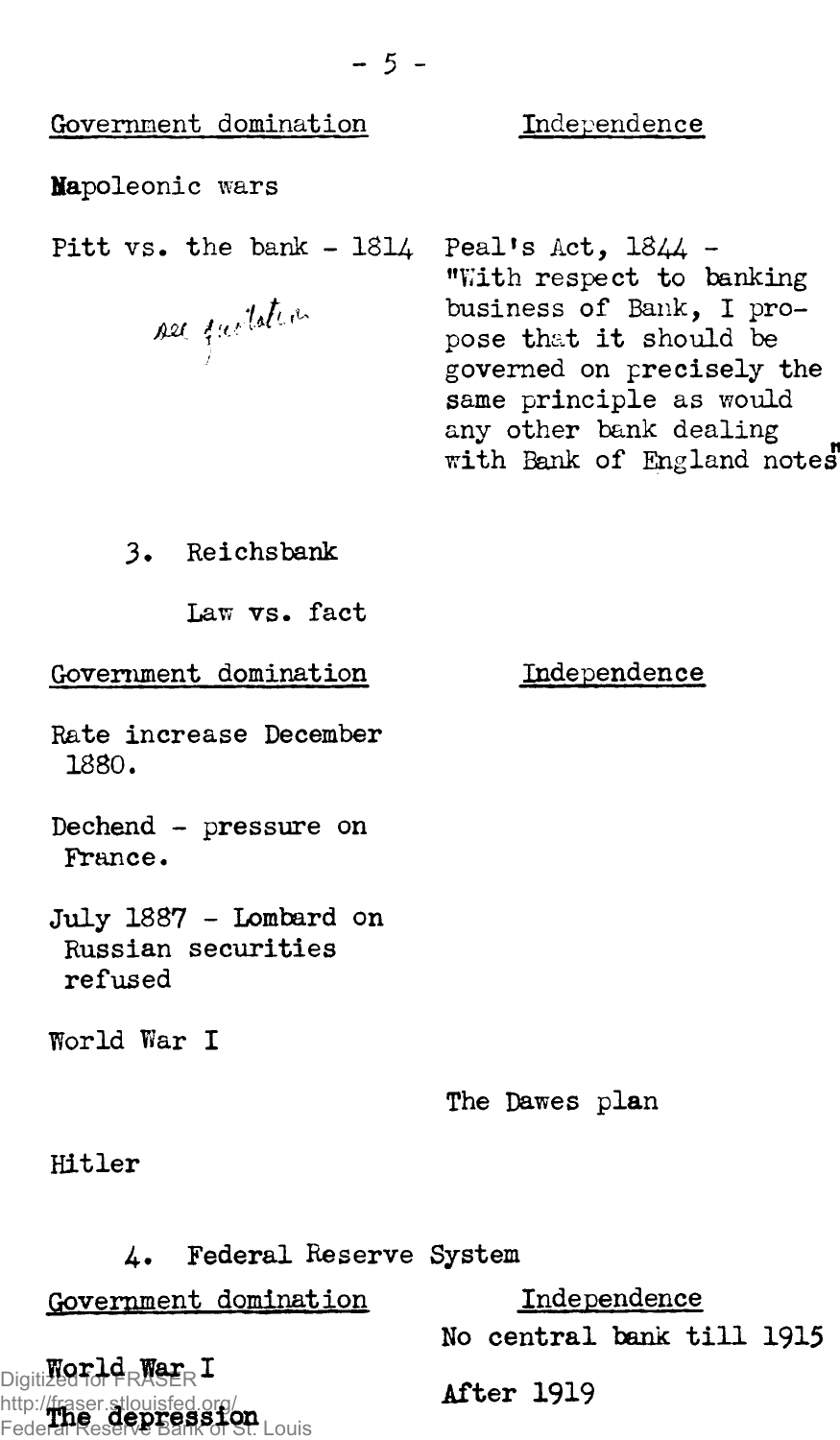### The Napoleonic Ware and the Restriction Period.

N. Va**usittart** usually addressed the Governor and **eputy Go^eifrior somewhat as follows: "I beg leave to icquaint yJuj** that it will be an Accommodation to the **?ublic Service, if your Court will consent to exchange the Exchequer Bills dated . . . for a like Amount to De dated . . . I request therefore you will have the goodness to move your Court to consent to such Exchange accordingly." In the case of purchases (as contrasted Pith exchange) of bills, it was a "great Accommodation** to the Public Service" or even a "very great Accommo**lation."** Ordinarily the Court resolved to comply with the Chancellor's letters. Not infrequently, how**ever, they imposed conditions, especially concerning repayment. For example, the Bank became increasingly :oncerned in 1814. They had agreed to purchase 3 nillion from May 5 to June 9» They agreed to a further Purchase of two million on June 16 "on account of the urgent Necessity of Government, -under the peculiar Circumstances of the Moment, and also that so large a Portion of the said Advances is settled to be paid off** out of the Instalment of the present Loan."<sup>1</sup> Three **Keeks later they agreed to purchase another two million ^But the to acquaint the First Lord of the treasury and the Chancellor of the Exchequer, that the fcourt cannot grant any further Advances; and expect Euch Arrangements may be made as shall tend to a very -lsideraftle^ Reduction of the present enormous Amount**

l>± **these Advances.** *\*W* **Nevertheless, the request of July 28 for yet another two million was "Reluctantly complied with, under the Assurance that every Endeavour will be made to bring the Advances of the Court within reasonable Bounds as soon as possible."**

1/1919 Lords Com. Appendix 2, especially Letters of August 7, 1816, October 7, 1816, January 29, 1817.  $\sqrt{1819 \text{ Lords}}$ , Appendix  $\chi$ , p.280. Ibid.

Digitized for FRASER http://fraser.stlouisfed.org/ Federal Reserve Bank of St. Louis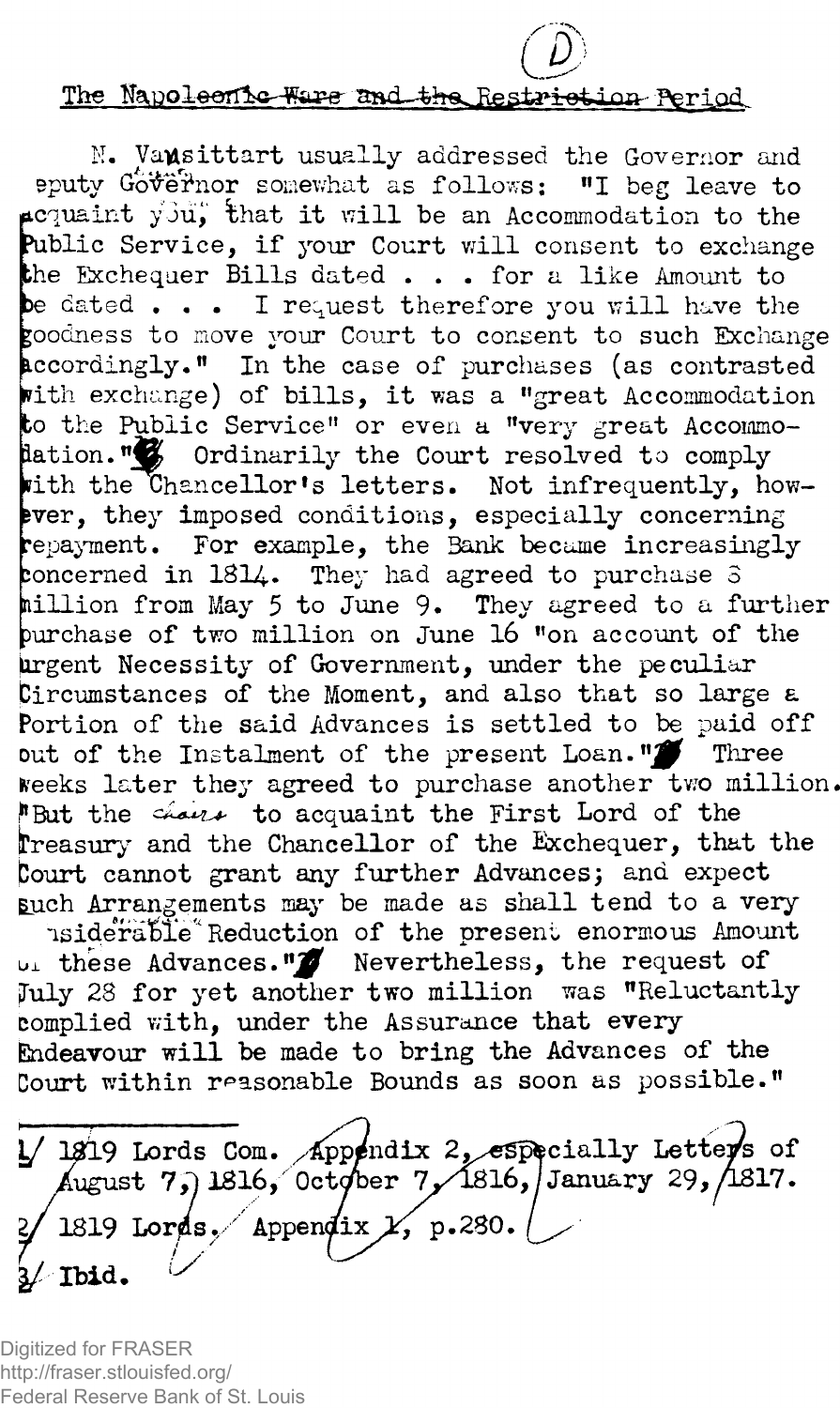- B. Analytical
	- 1. Government domination in the war and depressions
	- Resuscitation of independence afterwards  $2 -$
- Reconciliation with "the major drift"

D abbenations changes ; generation

- II. Organizational factors
	- A. The role of law
		- 1. Sets certain limits
			- e.g. a. German government could not dispose of Schacht
		- 2. Can be over emphasized
			- e.g. a. Germany 1875-1914
				- b. France 1806-1936
	- B. Institutional factors

MARY 1. Persistence of institutional personality sems of ffice of fines **Wared** 1839 ang 1843 mallet 1304

- A. Human nature
	- 1. Place of emotions
		- a. Likes and dislikes

C. S. Hamlin vs. P. M. Warburg Warburg and Miller vs. remainder J. S. Williams vs. remainder

Digitized for FRASER http://fraser.stlouisfed.org/ Federal Reserve Bank of St. Louis